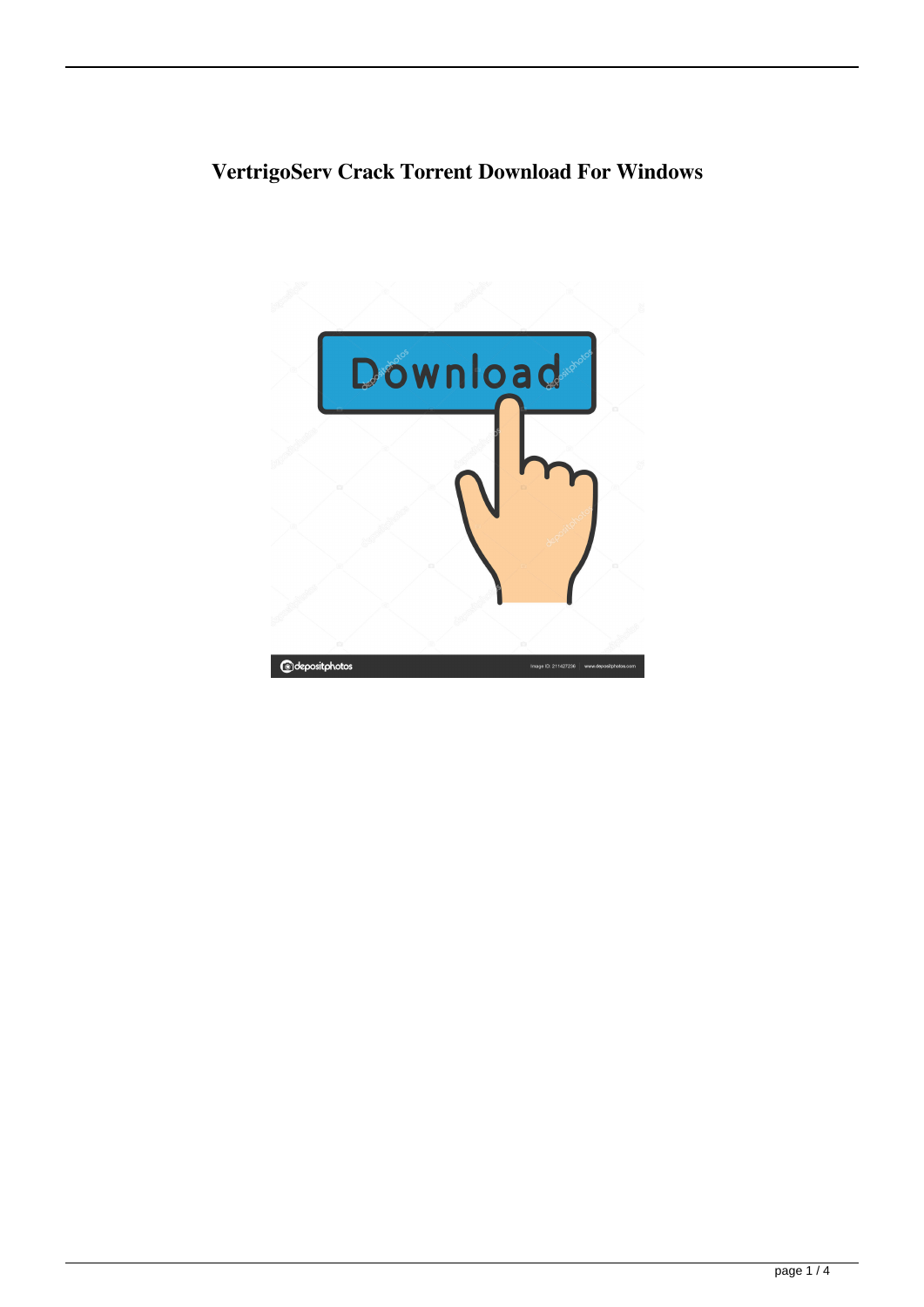## **VertrigoServ Full Product Key Download**

VertrigoServ Serial Key is a system tray application that allows you to access and manage all your servers. It bundles Apache, PHP and MySQL to a single installer and includes the PHPMyAdmin and PHPTS SQLite Manager and MySQL Console. Functionalities: - Manage Apache, MySQL, PHP and Xdebug servers on one interface - Manage Apache and MySQL virtual servers, as well as MySQL database servers - Manage MySQL databases, create and modify tables - Create and modify MySQL databases - Access and modify Apache, MySQL, PHP and Xdebug log files - Log the IP address of your server and access the local host page - Access the WWW folder, the "Logs" volume and the "Files" volume - Configure Apache, MySQL and PHP settings - Access documentation - Manage and configure MySQL databases - Execute SQL statements - View your local host page - Manage your IP address Invented by The developer of VertrigoServ Serial Key is a company that deals in web hosting services. The installer comes bundled with all the extensions and tools required to manage these servers, including phpMyAdmin and PHPTS SQLite Manager.Q: Using R to calculate median age I'm trying to calculate the median age of all the people who had COVID-19 in a database I have. The problem is that I have three variables which do not add up to the total. #this will work: data %>% group\_by(PID, P.COVID19, C.COVID19) %>% summarise(Age = round(median(Age), 2)) #this will work: data %>% group\_by(PID, P.COVID19) %>% summarise(Age = round(median(Age), 2)) #this will not work: data %>% group\_by(PID, P.COVID19, C.COVID19) %>% summarise(Age = round(median(Age), 2)) The reason I have the columns P.COVID19 and C.COVID19 is that I have a disease known as COVID-19 which will be in one of the columns called P.COVID19, whereas an unrelated condition could be in the column C.

#### **VertrigoServ Crack+ (LifeTime) Activation Code**

• Installs, configures, optimizes and tests MySQL and PHP on your system. • Avoids the hassle of installing individual components. • Installs and configures PHP and MySQL databases on the web server. • Allows you to easily install MySQL, PHP, Apache, MySQL connectors, and other components. • Is compatible with all Windows and Linux operating systems. • Works with PHP versions 5.2.1 and higher. • Includes the Xdebug extension. • Includes the Xdebug support for Apache. • Includes a database interface for MySQL. • Includes a client-side interface for MySQL. • Supports compatibility with MySQL 5.1 and 5.5. KEYMACRO Description: • Includes a tool for creating MySQL and PHP databases. • Lets you manage SQLite databases, and view your IP address and Apache log. • Runs smoothly in the system tray and opens the server's configuration settings in the context menu. • Supports MySQL databases up to 5.1.x. • Has a GUI for configuring MySQL and PHP databases. • Includes a PHPUnit, Selenium and PHPStorm testing environment. • Allows you to connect to local databases. • Supports shared hosting and VPS environments. • Supports Windows, Linux and Mac OS. • Is compatible with all PHP versions, including PHP 5.5 and higher. • Runs on PHP 5.2.x and higher. • Includes an extension for connecting to databases. • Includes an integrated support for MySQL connectors. • Allows you to use MySQL connectors and APIs. • Supports SQLite databases. • Is compatible with MySQL 5.0.x and higher. • Avoids the hassle of installing individual components. • Provides a tool for creating MySQL and PHP databases. • Includes a client-side interface for MySQL. • Can manage SQLite databases. • Includes a testing environment for PHPUnit, Selenium and PHPStorm. • Performs tasks with a terminal interface. • Lets you connect to your servers and databases through the terminal interface. • Includes an interface for creating MySQL and PHP databases. • Is compatible with all MySQL versions, including 5.0.x and higher. • Provides a tool for creating MySQL and PHP databases. • Is compatible with MySQL 5.1.x and higher. • Is compatible with all operating systems, including Windows, Linux and Mac OS. • Allows you 81e310abbf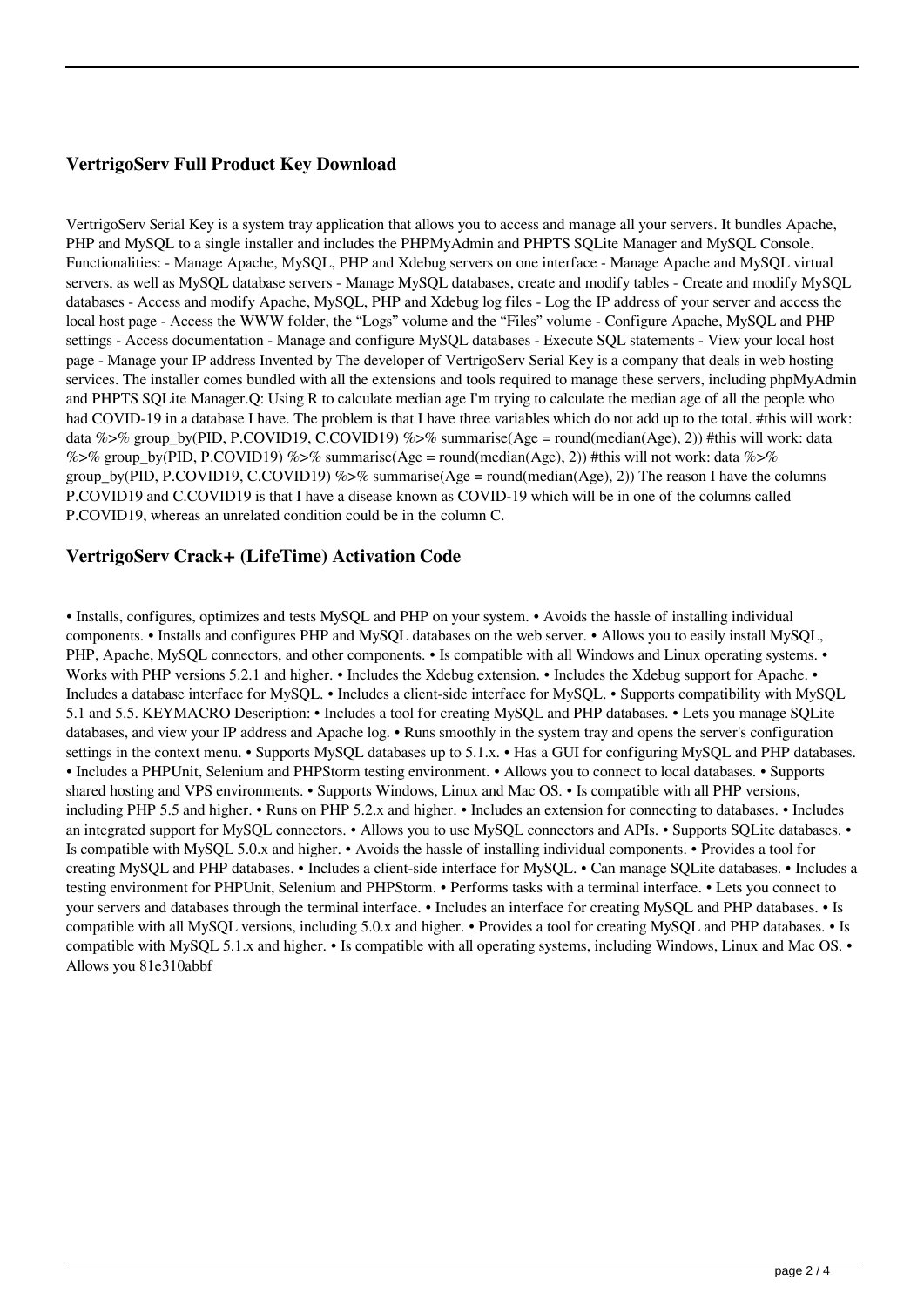### **VertrigoServ (2022)**

VertrigoServ is a fully featured web server system management and control application that integrates Apache, MySQL and PHP technologies. It bundles all tools required for creating a professional web development environment. Using: Windows License: Freeware Platform: Microsoft Windows License Type: Freeware Release Date: November 21, 2010 Free Download CodeAssassin CodeAssassin is a simple yet efficient, user-friendly and robust PHP editor. Using: Windows License: Freeware Platform: Microsoft Windows License Type: Freeware Release Date: March 3, 2010 Free Download InstaScroll InstaScroll is an interesting tool for webmasters, SEO-specialists and programmers, which was designed to create professional, easy-to-use and extremely fast search engine optimization (SEO) code. Using: Windows License: Freeware Platform: Microsoft Windows License Type: Freeware Release Date: January 15, 2010 Free Download LiteSpeed LiteSpeed Web Server can be used as a Web server or Web cache, to assist your website or Web service by improving your site's performance and scalability. Using: Windows License: Freeware Platform: Microsoft Windows License Type: Freeware Release Date: March 28, 2008 Free Download TSeditor The editor is a standalone application. It is only supported by PHP extensions. Using: Windows License: Freeware Platform: Microsoft Windows License Type: Freeware Release Date: August 30, 2006 Free Download My PHP editor MyPHPEditor is a simple to use PHP editor for beginner and intermediate PHP developers. Using: Windows License: Freeware Platform: Microsoft Windows License Type: Freeware Release Date: June 28, 2008 Free Download FlashFXP FlashFXP is a simple and easy-to-use file manager for managing files, directories and folders, images and multimedia content, the computer's trash and much more. Using: Windows License: Freeware Platform: Microsoft Windows License Type:

#### **What's New in the?**

PHP and MySQL development bundled in a single server Start, stop, pause, reset Apache service Start, stop, pause and reset the MySQL service Restart the system tray service The system tray shows the IP address, local host name and the location of the projects Manage the Apache server configuration and other settings from the context menu Get access to the local Apache/PHP/MySQL log from the settings menu Manage MySQL databases Create and execute SQL statements View the Apache logs Manage your computer's IP address Manage local Web folders Access your Web directories through the system tray View server information such as the IP address, Apache logs, MySQL logs and the current version Log in the system tray and control your server from there Lesson is part of the Manage Widgets and Tools collection of Video tutorials created by us at WizIQ and other great software companies. Visit us at www.wiziq.com and subscribe to our channel for more videos. Many developers want to learn the use of advanced programming languages and want to learn them for a new job or because they are looking for something else to do. However, one thing that can often deter people is the cost involved, and the idea of having to pay thousands of dollars for a certification. This has put many developers off of some of the more popular and advanced languages. Today, I'm going to show you why you might want to look at Python and PHP if you have some programming experience, and how you can get started with them for a fraction of the price. Join us at the Indiegogo page for new tech for free: It's where you can contribute to hundreds of different projects by donating as little as \$5. Even \$10 can make a huge difference for you. Meet the instructors: Ben is a web developer who has over a decade of experience working in the web development field. He first got into programming at an early age and eventually went on to earn a computer science degree from the University of North Carolina at Charlotte. He spends his time working with coding, graphic design, SEO, and photography. He is also the owner of School of Code, a school that focuses on coding in the web design world. Jason is a programmer and designer based in the Philippines. He has been developing websites for the past three years. Over this time, he has become extremely proficient in web design and development, but his true passion lies in the c#, java, and PHP programming languages. In his spare time, he is passionate about all things web development related. He loves to write blog posts, articles, and tutorials. In his opinion, one of the most underrated languages is PHP. He also enjoys playing and learning